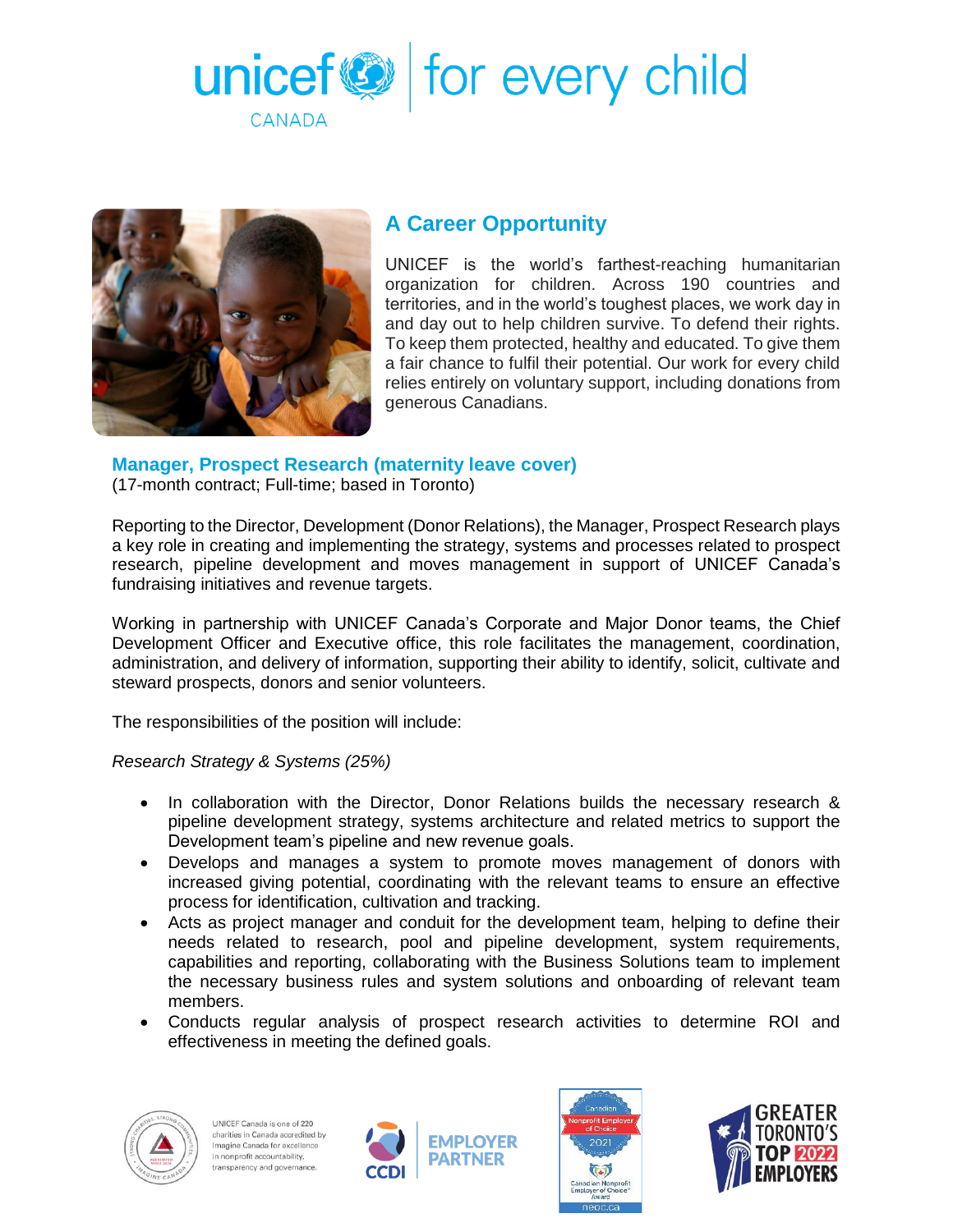

- Demonstrates ability to prioritize and project manage research requests in a timely and effective manner.
- Develop and maintain division-wide business-rule documents documentation and training as needed.
- In collaboration with the Director, play a critical role in the evolution of new analysis and reports and drive new processes for effective presentation of findings.

## *Prospect Research & Portfolio Management (40%)*

- Leads and utilizes best practices for identifying and qualifying prospects, coordinating all aspects of prospect research for the organization through ongoing research, data mining, prospect identification and qualification activities in support of the Major Donor, Corporate and Executive teams.
- Optimization and ongoing management of fundraiser portfolios, contributing to prospect development strategy, providing training to relationship/partnership managers, generating reports and analyzing data in support of UNICEF's fundraising programs.
- Oversees the maintenance and management of prospect pools and pipelines in Raiser's Edge, in coordination with the Officer, Prospect Research, ensuring identified prospects and donors are accurately coded and reflect current prospect status.
- Oversees the management of prospect research tools, resources and subscriptions and tracks costs against annual Donor Relations budget. Conducts an annual audit of research resources ensuring the right tools are in place to meet pipeline development and research needs for the organization's goals.
- Manages the prospect clearance UNICEF protocols on behalf of development team members.
- Manage UNICEF Canada's board and volunteer pipeline process in collaboration with the CDO and Executive team.
- Writes profiles, briefing notes and prospect identification briefs for the Major Donor and Corporate teams, including prospect briefings for cultivation and stewardship events.

## *Data Integrity (25%)*

- Utilize business intelligence software to design and execute data analyses that will provide UNICEF Canada leadership and staff with the tools to make strategic datainformed decisions.
- Lead for the Development team to ensure Raiser's Edge data integrity as it relates to prospect and donor management, campaign achievements, and corporate, and major gifts teams. Fosters inter-team collaboration in implementing new data processes and creating solutions to data needs.
- Provide recommendations to fundraising staff on how to interpret, understand, and leverage data visualization and predictive data model scores for the benefit of prospect discovery and prospect, portfolio and pipeline management.
- Identify opportunities to improve prospect management, tracking and related processes.
- Working with the Donor Engagement & Administration and Business Solutions teams to:
	- $\circ$  Ensures the timely import and appropriate coding of prospect lists and donor information in Raiser's Edge, where appropriate, and following established business rules.







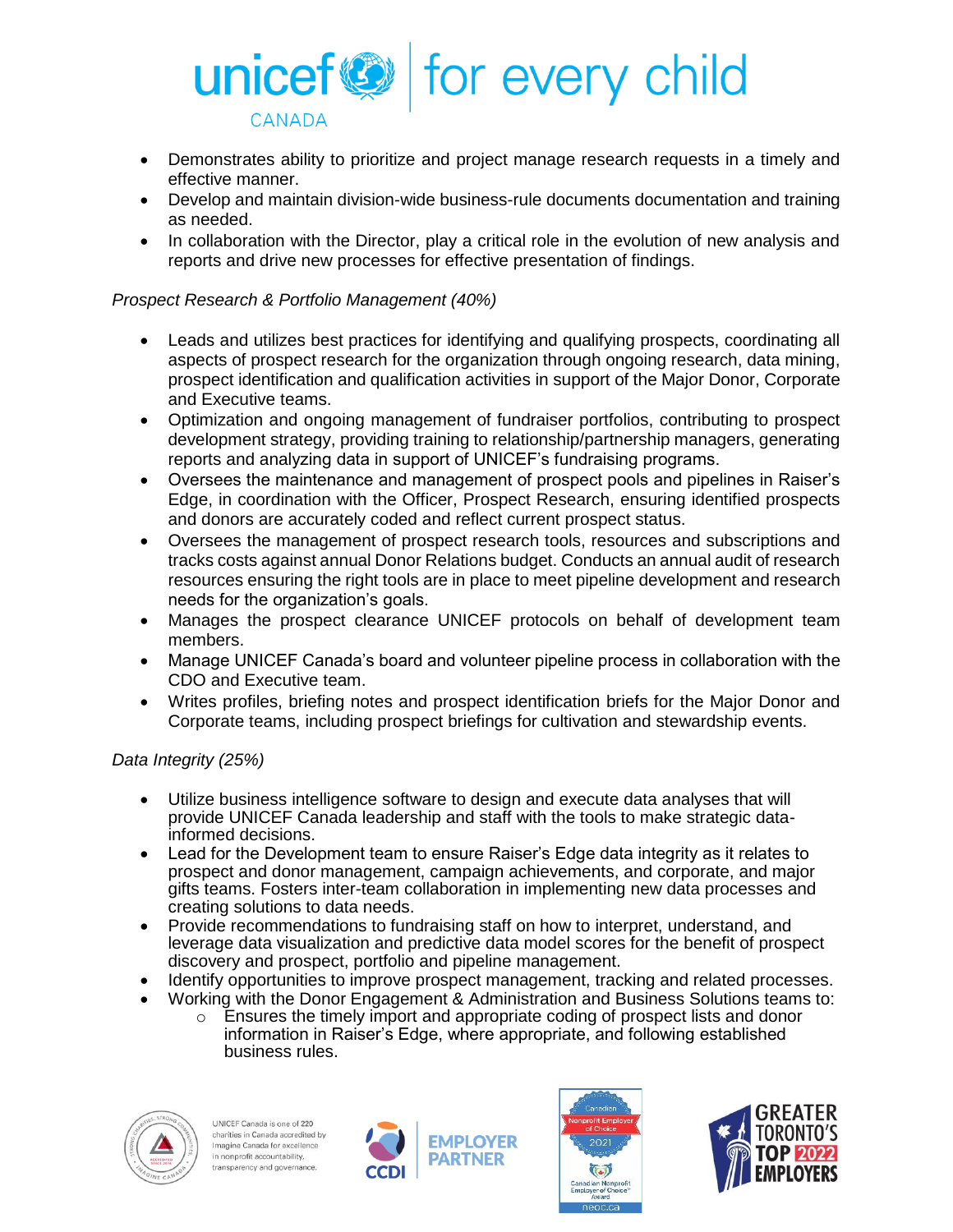

 $\circ$  Creates and assists in managing dashboards, reporting and other portfolio management tools for major donor and corporate teams.

*People Management (10%)*

- Develop effective, motivated team to achieve common goals with clearly defined accountabilities which are aligned with overall strategy.
- Recruit, retain and develop an effective and motivated team to achieve common team goals.
- Conduct goal setting planning as well as quarterly and year end performance reviews for direct reports as established by organization processes.
- Encourage, coach and foster opportunities for development and personal growth.
- Support employee engagement strategies as required.

The ideal candidate will have:

- Post secondary degree, diploma or equivalent years' work experience in business or library studies with a focus in fundraising research, or other applicable analytical disciplines.
- Minimum 4 to 5 years relevant work experience in fundraising, business or library studies, with a focus on prospect research.
- Process-driven with strong organizational and time management skills with demonstrated ability to multi-task, adapt to changing priorities, and meet deadlines with excellent attention to detail and accuracy.
- People management experience and the ability to provide leadership, coaching and feedback.
- Excellent client service and relationship management skills, with a strong ability to communicate process.
- Superior verbal and written communications skills.
- Excellent computer skills (Microsoft Office, Outlook etc.).
- Demonstrated expertise utilizing Raiser's Edge and Raiser's Edge NXT and Research tools such as iWave and/or other relational fundraising databases.
- French language skills, particularly reading comprehension an asset.
- Demonstrated professionalism in handling highly sensitive and confidential information ethically and with discretion.

*Salary range: \$62,000 to \$73,000 per year.* 

For consideration, please submit your resume and cover letter to [careers@unicef.ca](mailto:careers@unicef.ca) by **July 5, 2022.** Please attach your cover letter (including salary expectations) and resume as one document and reference **"Manager, Prospect Research (maternity leave cover)"** clearly in the subject heading.

UNICEF Canada sincerely thanks all applicants for their expressed interest in this opportunity, however, only those selected for an interview will be contacted.

Consistent with our Child Safeguarding Policy, the successful candidate must receive clearance by a police background check, including a vulnerable sector screen.